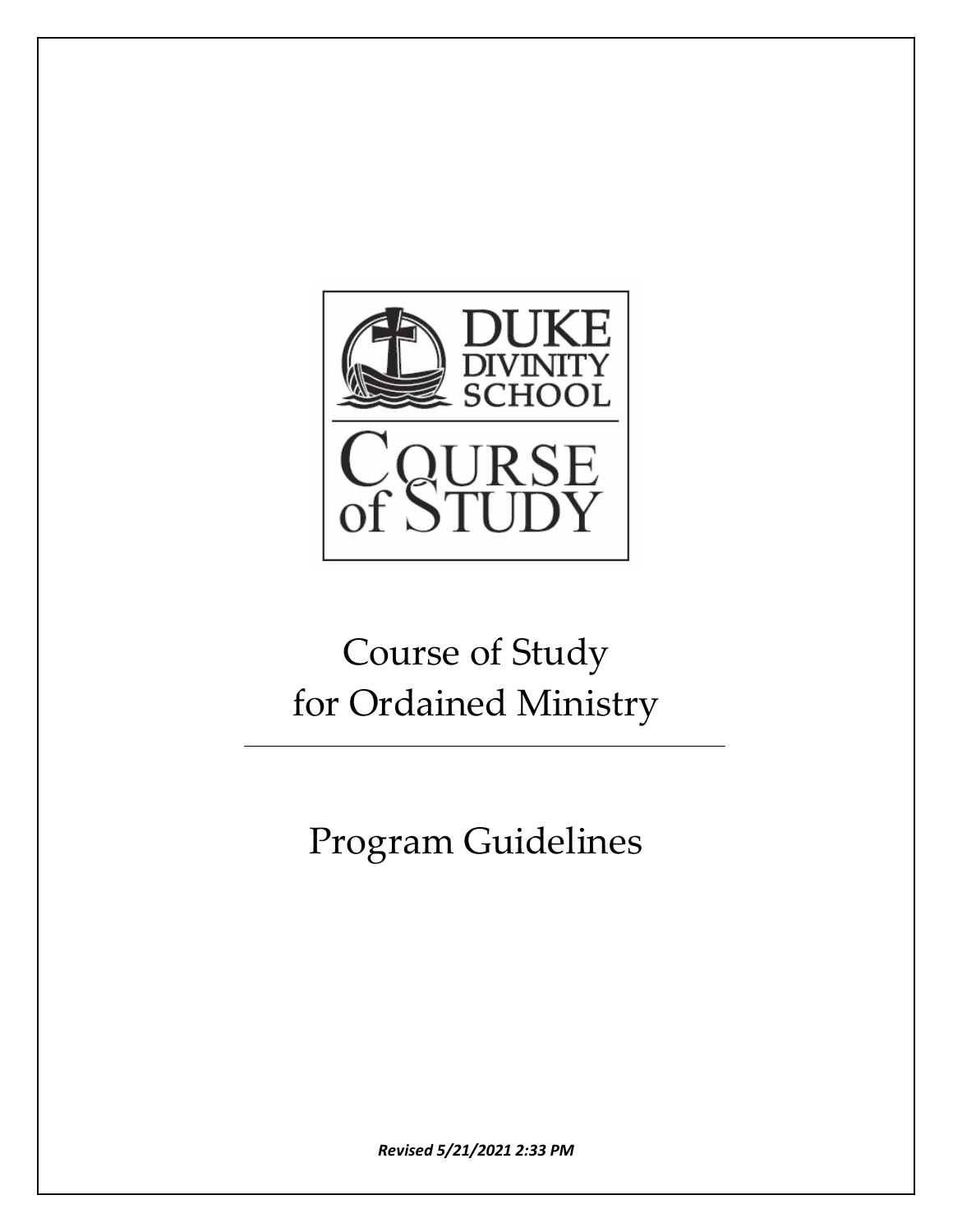## **TABLE OF CONTENTS**

| <b>SESSION DETAILS AND ONLINE COURSEWORK4</b> |
|-----------------------------------------------|
|                                               |
|                                               |
|                                               |
|                                               |
|                                               |
|                                               |
|                                               |
|                                               |
|                                               |
|                                               |
|                                               |
|                                               |
|                                               |
|                                               |
|                                               |
|                                               |
|                                               |
|                                               |
|                                               |
|                                               |
|                                               |
|                                               |
|                                               |
|                                               |
|                                               |
|                                               |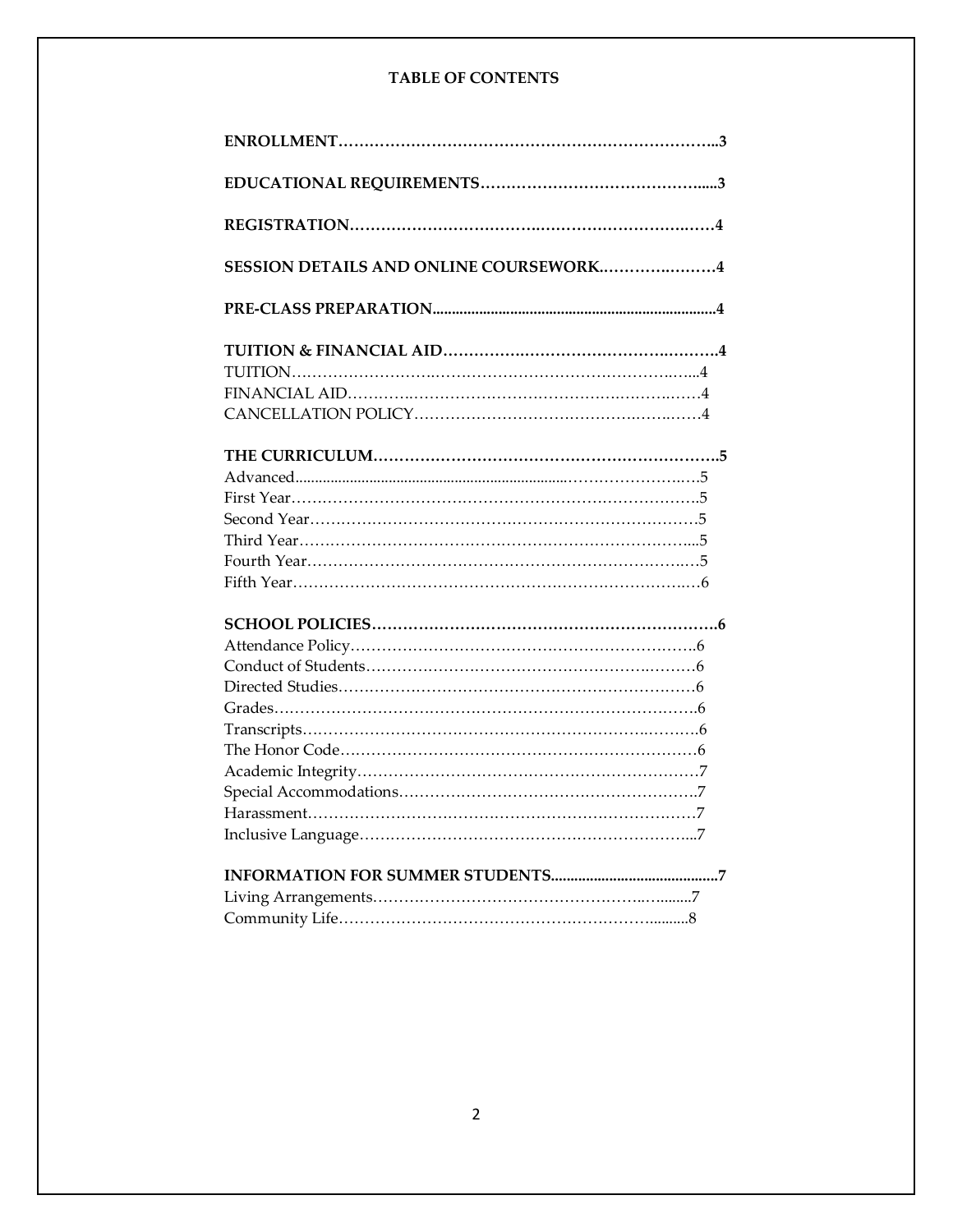## **COURSE OF STUDY SCHOOL**

The Course of Study has been established by the General Board of Higher Education and Ministry of the United Methodist Church (GBHEM) as an alternate educational route for persons seeking to serve as pastors in United Methodist congregations. Duke Divinity School cooperates with the Board to offer the course of study program each summer and on a part-time basis on weekends throughout the academic year. Advanced courses are designed for pastors who have completed the basic course of study and are seeking ordination in full connection. Course instructors include faculty, doctoral students and staff of the Divinity School as well as seasoned practitioners and pastoral leaders. University credit is not granted for basic or advanced courses completed.

#### **ENROLLMENT**

Course of Study (COS) is a year-round experiential and classroom learning process specifically designed for the education and training of local pastors in The United Methodist Church. Local pastors of part and full-time status are permitted to attend either the summer or weekend session.

Licensed local pastors in The United Methodist Church attending COS shall have:

- 1. Been certified as candidates for ordained ministry
- 2. Completed the requirements for licensing for pastoral ministry
- 3. Be under appointment in the United Methodist Church. Exceptions to the appointment policy must have annual approval of the conference Board of Ordained Ministry, and cannot exceed two years.
- 4. Received the endorsement of the annual conference Board of Ordained Ministry
- 5. Received the endorsement of their District Superintendent

NOTE: Course 121 (Bible I: Introduction) and Course 122 (Theological Heritage I: Introduction) are the prerequisites for enrollment in any other Course of Study courses.

Pastoral leaders from other denominations and lay persons may register and take classes in the Course of Study program by contacting our office.

#### **EDUCATIONAL REQUIREMENTS (See paragraphs 318-324,** *2012 Book of Discipline***)**

*Full-time local pastors* are required to complete four courses per year in a Course of Study School and, upon completion of the five–year program, are expected to be involved in continuing education. Full-time local pastors cannot be enrolled as a full-time student in any college or university (¶318.1e).

*Part-time local pastors* are required to complete a minimum of two courses per year in a Course of Study School (¶318.2i). It is expected that full-time local pastors will complete the full course of study curriculum within eight years and part-time local pastors within twelve.

2018 POLICY CHANGE: Students may take any number of courses through Course of Study with permission of their District Superintendent. However, the Course of Study School and Conferences will continue the approval process outlined in the Registration section just below.

Local Pastors may apply for and be elected to associate membership within an annual conference once they have satisfied the conditions established by ¶322.1. If a local pastor or an associate member wishes to pursue membership in full connection within an annual conference, the *Discipline* provides that they may be received as probationary member so long as they satisfy the requirements of ¶324.6.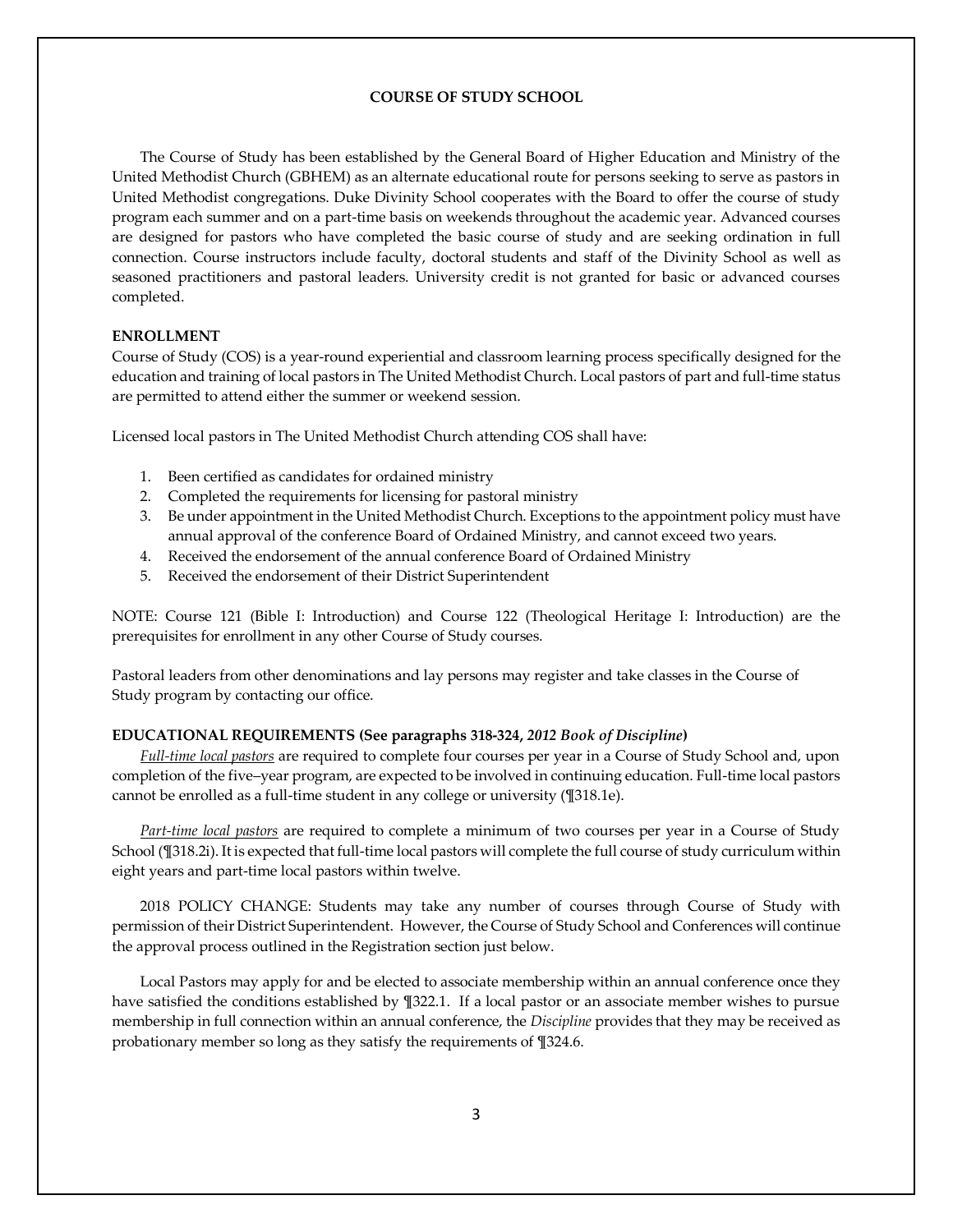## **REGISTRATION**

Students register for courses through the registration link provided on the Duke Divinity Course of Study website:

## Summer Course of Study: <https://divinity.duke.edu/events/summer-course-study> Weekend Course of Study:<https://divinity.duke.edu/events/weekend-course-study>

In order to attend Course of Study, UM local pastors under appointment must receive approval from **BOTH THEIR** District Superintendent and **THEIR** Local Pastor Registrar after registering for courses. Duke COS staff will notify any student not approved as soon as possible. Deadlines for registration will be posted on our website. **Enrollment is not complete until all registration requirements and fees have been received by the Course of Study office.**

#### **SESSION DETAILS AND ONLINE COURSEWORK**

Duke Divinity School offers the *Weekend Course of Study* in a hybrid format in the months of September, November, January and March.Students may enroll in one course each session. Basic and Advanced courses will meet at Duke Divinity for a 2-day face-to-face residential period each session and 4 weeks of online coursework each session. Current schedules are available on the website.

Effective summer 2019, *Summer Course of Study* will be offered in a hybrid format in the month of July for 2 one-week sessions. Students may enroll in up to 2 courses each session. Basic and Advanced courses will meet at Duke Divinity for a 1-week face-to-face residential period each session and 2 weeks of online coursework each session. Current schedules are available on the website.

## **PRE-CLASS PREPARATION**

Advanced preparation is required of all students. Each course has made available a booklist and pre-work that is to be completed before the session begins, according to the deadlines set by the instructors.

Course of Study at Duke Divinity has provided Writing Guidelines (document linked on our webpages) to assist students in completion of their assignments with best academic practices. We ask that you would take particular note of the sections on plagiarism and contact our office for clarification, if necessary.

Students with learning disabilities should contact the Director to discuss appropriate accommodations.

## **TUITION & FINANCIAL AID**

The information listed in this bulletin applies to students who are United Methodist pastors under appointment and in the care of their annual conference Board of Ordained Ministry. Duke expects students to pay their own fees and receive any scholarship aid directly from their annual conference.

#### TUITION

## **Tuition will be published on the website.**

## FINANCIAL AID

Students may be eligible for funds from their conference Board of Ordained Ministry to cover tuition and/or non-tuition expenses. In order to receive an annual conference scholarship, students must be in touch with their Local Pastor Registrar. Conferences will issue financial aid awards directly to the students.

## CANCELLATION POLICY

There are times when it is necessary for a student to cancel their enrollment in Course of Study. **Cancellations must be communicated in writing (email is acceptable) to the Course of Study office, your district superintendent and Board of Ministry local pastor registrar.** There are no refunds given for the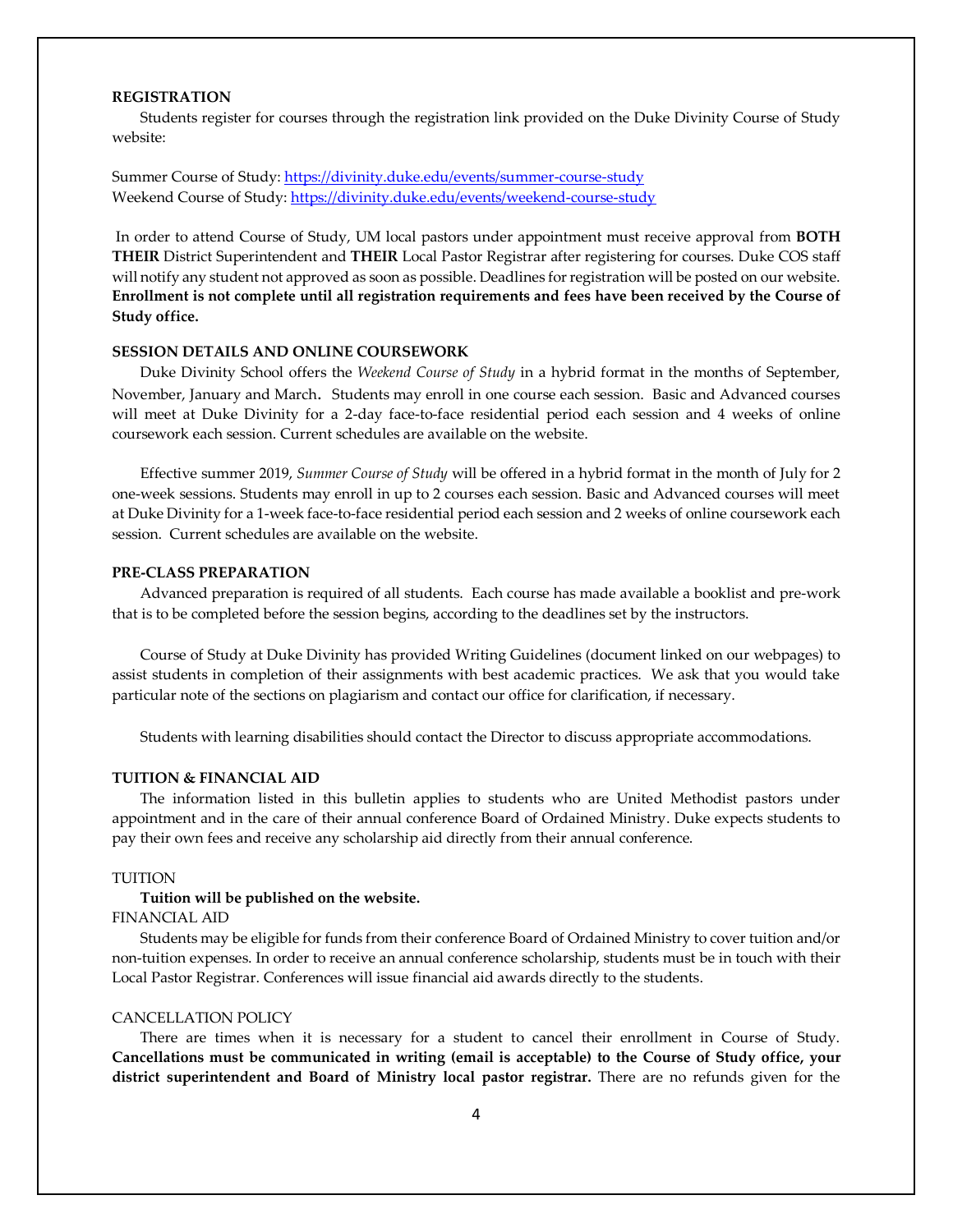registration fee. Course tuitions, parking fees, or special event fees are not refundable after the final deadline to withdraw has passed. Fees apply for cancellations that are not received by dates noted on the website.

#### **THE CURRICULUM**

The Course of Study prepares faithful and effective pastoral leaders for the church. Such leadership is never developed in the abstract but rather in context. The Course of Study curriculum is designed to provide classroom learning that strengthens the pastoral leader's ministry.

Course descriptions are provided below. Access to book lists and pre-class assignments for each course will be made available online no later than one month prior to each individual session. Students are responsible for completing pre-class assignments and online components for each course according to the deadlines provided by the instructor in the online learning management system. Access to the online learning management system, Sakai, will be given to students once enrollment is complete.

#### **ADVANCED COURSES**

Each year advanced courses are offered in areas that are pertinent to the pastor's role and responsibility in the local church, and are designed to fulfill the Basic Graduate Theological Studies (BGTS) requirements for ordination. Students pursuing Advanced Studies as a route to ordination should choose classes based on individual annual conference requirements. Students should consult their annual conference Board of Ordained Ministry to determine which courses fulfill those specific requirements.

Licensed Local Pastors seeking credit from GBHEM for Advanced COS must have already completed the Basic Course of Study curriculum.

*Students pursuing advanced studies should consult the GBHEM Policies and Guidelines handbook for detailed information about requirements*.

#### **FIRST YEAR COURSES**

*121: Bible I—Introduction 122: Theological Heritage I—Introduction 123: Formation and Discipleship 124: Transformative Leadership* 

#### **SECOND YEAR COURSES**

*221: Bible II—Torah and Israel's History 222: Theological Heritage II—Early Church 223: Worship and Sacraments 224: Administration and Polity*

## **THIRD YEAR COURSES**

*321: Bible III--Gospels 322: Theological Heritage III—Medieval and Reformation 323: Congregational Care 324: Preaching* 

## **FOURTH YEAR COURSES**

*421: Bible IV—Prophets and Wisdom Literature 422: Theological Heritage IV—Wesleyan Movement 423: Mission 424: Ethics*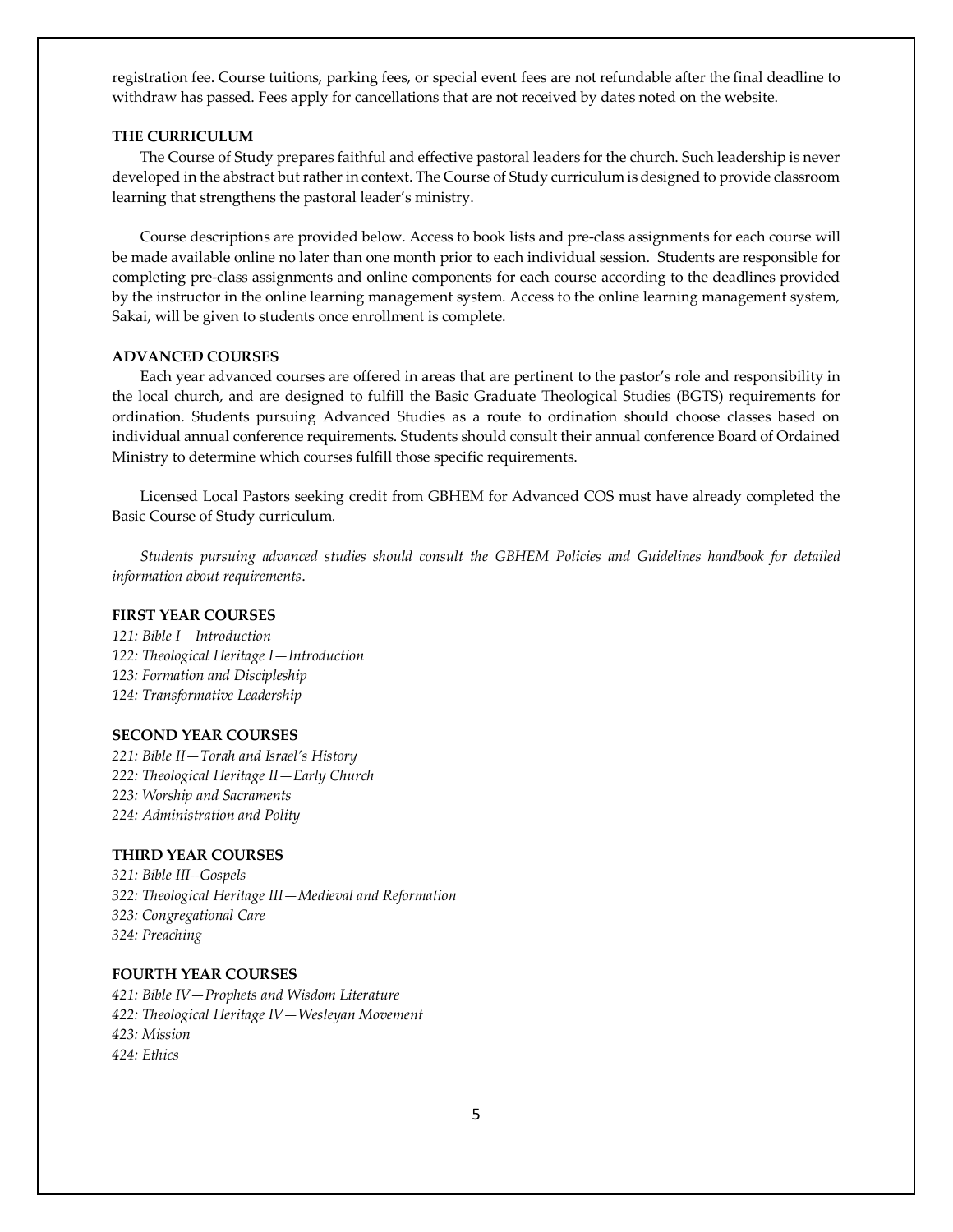## **FIFTH YEAR COURSES**

*521: Bible V—Acts, Epistles, and Revelation 522: Theology in the Contemporary Church 523: Evangelism 524: Theological Reflection: Practice of Ministry*

#### **SCHOOL POLICIES**

#### **ATTENDANCE POLICY**

Students are expected to attend all online and residential class sessions during Course of Study. There are no excused absences from Course of Study classes. Absences may affect class participation grades, and therefore a student's overall performance at Course of Study. Per the policy set by the General Board of Higher Education and Ministry, a **student missing more than 20% of contact hours for any one course shall not receive a grade for the course.** If you find you have an issue that will keep you from participating in the residential or online contact hours, please email or call the COS program office and your instructor as soon as you are aware of the situation to find out if an arrangement can be made to accommodate an absence.

## **CONDUCT OF STUDENTS**

The Course of Study expects and will require of all its students continuing cooperation in developing and maintaining high standards of scholarship and conduct. The Divinity School expects Course of Study students to participate in a communally-shared concern for growth in faith and life reflecting the dignity of our calling. Each student will sign a conduct covenant, agreeing to abide by these expectations, when he or she applies for Course of Study.

#### **DIRECTED STUDIES**

Effective November 2019, Duke Divinity no longer offers directed studies.

#### **GRADES**

Faculty following completion of all coursework assigns grades. Grades range from "A" to "F." While a "D" is considered a passing grade, an annual conference may have different standards. Students are encouraged to be in contact with their local pastor registrar regarding these requirements. Grade reports will be distributed approximately 4-6 weeks following the last day of the last weekly online session.

#### **TRANSCRIPTS**

Duke Divinity School does not hold official transcripts for Course of Study students. Official transcripts for Course of Study work are available through the General Board of Higher Education and Ministry; contact the GBHEM COS Registrar at cosregistrar@gbhem.org or (615) 340.7416.

#### **THE HONOR CODE**

Ministerial and theological education involves developing and shaping a life of honor and integrity, virtues rooted in our faith. Therefore, we in the Divinity School of Duke University pledge, individually and corporately, to exhibit our commitment to these virtues by abstaining from any form of cheating, lying or plagiarism and by respecting the facilities of the Divinity School and the property of our peers and professors. We do also assume responsibility for the maintenance of these virtues by pledging, individually and corporately, to report any violation of this code. By agreeing to the terms and conditions and initialing the covenant during the online registration, students indicate their willingness to abide by all policies outlined in these program guidelines and all University policies.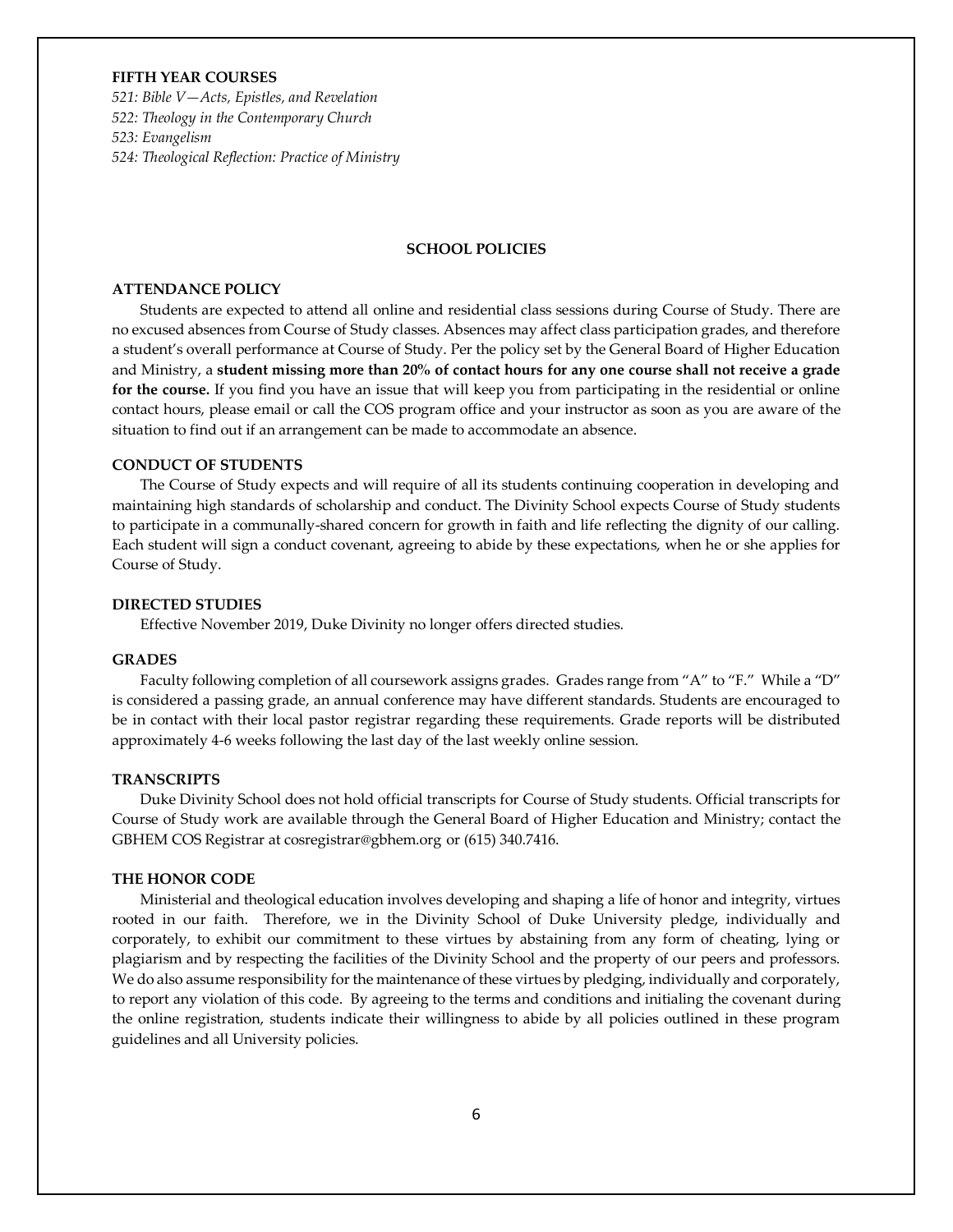#### **ACADEMIC INTEGRITY**

All students are expected to do their own work. Friends and spouses may help with spelling and punctuation and may proofread papers but should not participate in the research and writing of the papers. **Plagiarism, the use of someone else's work without giving appropriate recognition, is a highly serious matter of academic dishonesty.** Plagiarism and other instances of academic dishonesty will be dealt with harshly and could result in the failure of the class involved. It is at the discretion of the Course of Study Director whether to report academic dishonesty to the student's District Superintendent, their Board of Ordained Ministry, and their Bishop.

#### **SPECIAL ACCOMODATIONS**

Students with learning disabilities should contact the Director to discuss appropriate accommodations.

## **HARASSMENT**

Duke University is also committed to the free and vigorous discussion of ideas and issues. To allow this to happen, no form of harassment is acceptable at Duke University. It is inconsistent with the University's commitments to excellence and respect for all individuals. In addition to the University's policy, students will be furnished with copies of the General Board of Higher Education's policy on harassment as well. Duke Course of Study will follow the procedures outlined in the GBHEM policy handbook in cases of sexual and racial harassment; copies of this handbook are made available to all students online and may be requested by contacting the Duke Course of Study office.

#### **INCLUSIVE LANGUAGE**

Using inclusive language that expands and enriches our understanding of God includes the practice, when writing and speaking of persons or God, of using precise language and explicit pronouns; referring to collective and abstract nouns without gender; and avoiding the exclusive use of either masculine or feminine pronouns for God.

## **INFORMATION FOR SUMMER STUDENTS**

#### **LIVING ARRANGEMENTS**

#### **HOUSING and MEALS**

Students are responsible for making their own housing and meal arrangements.

#### **PARKING**

*Motor Vehicles*: Parking on campus requires the purchase of a parking permit, which can be purchased prior to your arrival on campus by choosing and paying for the permit of your choice online during the registration process. Students must obey all parking and traffic regulations.

*Handicapped Parking*: *Please designate handicapped parking needs when registering. COS staff will send specific information and details prior to your scheduled arrival on campus.*

*Bicycles*: Bike racks are available for students and are located adjacent to the Divinity School building.

## **INTERNET ACCESS**

Students have access to free wireless internet on campus.

#### **MEDICAL CARE**

The most convenient and accessible health care to Course of Study students is the Duke University Medical Center, located on the Duke campus. Duke University Medical Center provides a wide variety of health care services, ranging from basic primary care to highly specialized treatments. All students are asked to complete the medical information form as part of the registration process. Students with ongoing medical concerns are